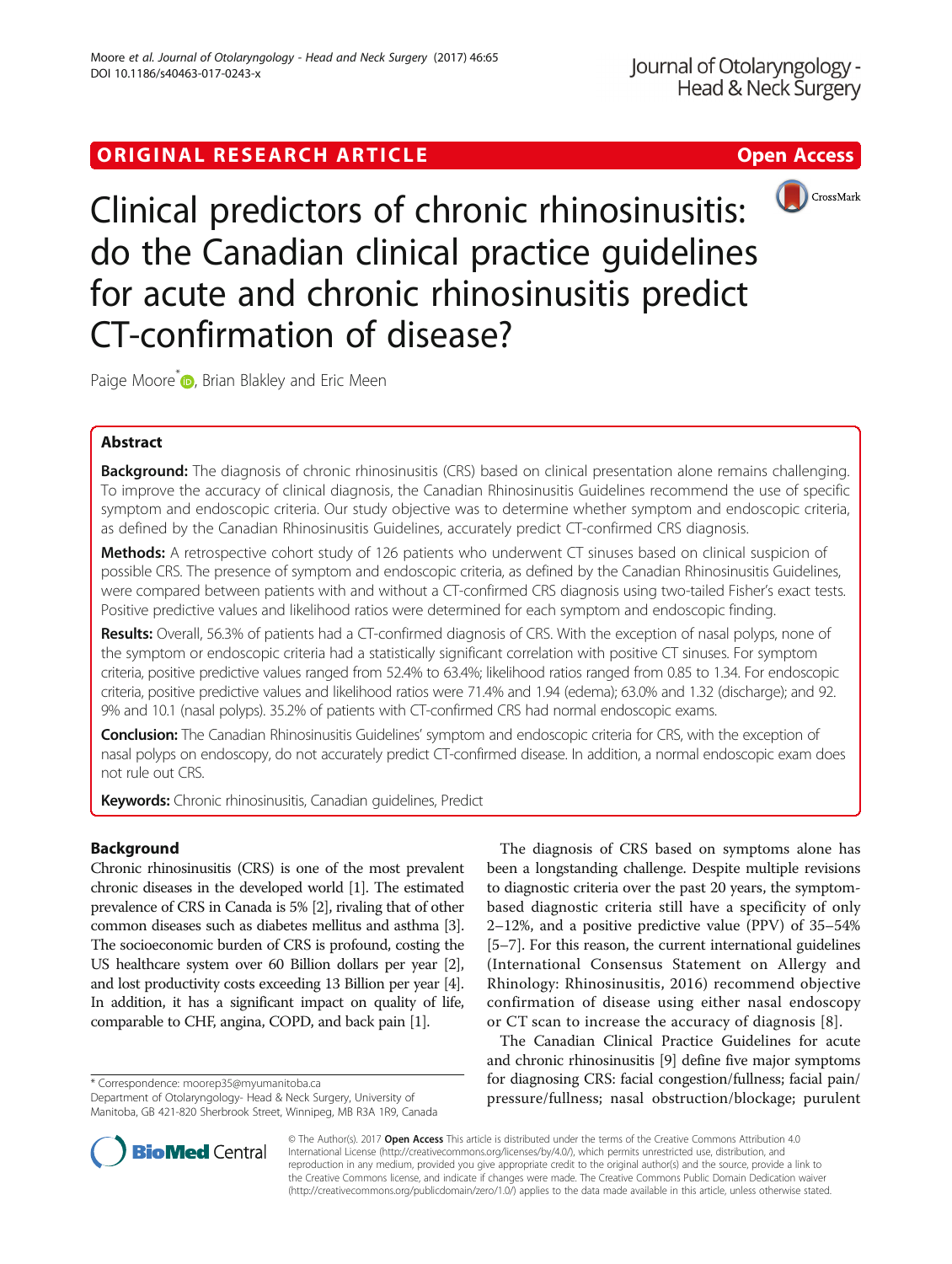anterior/posterior nasal drainage (may be nondiscoloured or nonpurulent); and hyposmia/anosmia. In the Canadian Guidelines, these five cardinal symptoms are collectively given the acronym "CPODS". At least 2 symptoms must be present for at least 8–12 weeks, as well as objective confirmation of disease on endoscopy or CT scan, for a diagnosis of CRS. Although the accuracy of the American CRS guidelines has been studied [\[6, 7](#page-3-0), [10, 11](#page-3-0)], the accuracy of the Canadian guidelines has not. We therefore sought to determine whether symptom and endoscopic criteria, as defined by the Canadian Rhinosinusitis Guidelines, predict CT-confirmed CRS. We hypothesized that certain symptom criteria, specifically hyposmia and discharge, and endoscopic findings of purulence or polyps would be more strongly predictive of disease than other symptoms – as prior literature has demonstrated is the case for American CRS criteria [[6](#page-3-0)–[8, 10, 11\]](#page-3-0).

### Methods

This was a retrospective cohort study. We identified all CT sinuses imaging studies ordered for evaluation of possible CRS through a tertiary level rhinology clinic between January 2014 and March 2016. To achieve this, we used a comprehensive imaging database to view all CT sinuses ordered in that time frame. Patients were excluded if there was evidence of previous endoscopic sinus surgery (ESS), sinonasal mass, symptom duration <8 weeks, age < 18 years, or existing diagnosis of CRS. A chart review was performed for each of these patients The following variables were extracted from routine questionnaires for past medical history: age, gender, smoking status (yes/no), history of asthma (yes/no), and history of nasal allergy (yes/ no). Symptoms of CRS (congestion, facial pain/pressure/ fullness, nasal obstruction, discolored nasal mucus, hyposmia/anosmia), and findings on nasal endoscopy (middle meatal edema, purulence, polyps) were documented during the patient interview and physical exam. Patients were considered symptom positive based on the Canadian guidelines if 2 or more of these symptoms were present for >8– 12 weeks.

The CT studies were assigned a Lund-Mackay score [[12\]](#page-3-0), with a score of  $\geq 4$  considered diagnostic for CRS [[13\]](#page-3-0). Of note, no patients demonstrated severe single-sinus or isolated disease in the absence of positive disease elsewhere (ie Lund-Mackay <4 despite positive CT findings). We then compared the symptom profiles and endoscopic findings of patients with and without CT-confirmed CRS (CT+ and CT-, respectively), determining sensitivity, specificity, PPV, NPV, and positive likelihood ratio (LR) for each symptom and endoscopic finding listed in Table [1.](#page-2-0) The statistical significance  $CT$  + versus  $CT$  - was assessed by a single Crosstabs analysis in IBM SPSS v24 (IBM Corporation, Armonk, NY) for dichotomous variables which defaults to Fischer's exact test for small sample sizes (n less than25).

For age, the continuous variable, the t-test was applied. The significance level was 0.05.

#### Results

A total of 190 CT sinuses were identified. After reviewing CT scans and charts, the following patients were excluded: existing diagnosis of CRS  $(n = 3)$ ; nasal mass  $(n = 10)$ ; previous endoscopic sinus surgery  $(n = 47)$ ; and duration <12 weeks or diagnosis of recurrent acute bacterial sinusitis  $(n = 4)$ ; resulting in 126 patients included. 86% of patients met the Canadian symptom criteria for CRS. Overall, 56.3% of patients had CT-confirmed diagnosis of CRS.

Table [1](#page-2-0) shows sensitivity, specificity, positive predictive value (PPV), negative predictive value (NPV),  $p$  values, and likelihood ratios for all variables. Sensitivity of the individual symptoms ranged from 36.6–73.2%, the most sensitive symptom being nasal discharge. Specificity of individual symptoms ranged from 27.3–72.7% with the most specific being smell loss. None of the individual symptoms were strongly predictive of disease (PPV 52.4– 63.4%), nor did they demonstrate a statistically significant difference between groups with and without CRS. The Canadian symptom criteria collectively (i.e. two or more CPODS symptoms) showed high sensitivity (87.3%) and low specificity (16.4%), but did not show a statistically significant difference between the CT+ and CT- groups.

Endoscopic evidence of polyps was highly specific and predictive of disease, and showed a statistically significant difference between CT+ and CT- groups (specificity =98.2%; PPV =92.9%,  $p = 0.003$ , LR = 10.07). Findings of discharge or middle meatal edema were less strongly predictive (PPV = 71.4 and 63.0, respectively) and showed no statistically significant difference between groups. A substantial number of patients with CRS had a normal endoscopic exam (35.2%).

## **Discussion**

Our results demonstrate that The Canadian CRS symptom criteria have poor specificity and PPV (16.4% and 57.4%, respectively), comparable to other international CRS guidelines (specificity =  $2-12\%$ ; PPV =  $35-54\%$  $35-54\%$  $35-54\%$ ) [5-[7\]](#page-3-0). Unlike studies of the American criteria [\[6](#page-3-0)–[8](#page-3-0), [10, 11\]](#page-3-0), we found that no single symptom has significant difference between groups with and without CRS.

Endoscopic examination is a routine and important step in evaluating patients for CRS. The presence of nasal polyps was highly predictive of disease (PPV 92.9%), and was the only variable in our study that demonstrated statistically significant difference between CT+ and CTgroups ( $p = 0.02$ ). Conversely, edema and discharge were relatively non-predictive, and were not significantly different between groups. We found that 35.2% of patients with CRS have no endoscopic findings at all. This finding supports the current International Consensus Statement [[8](#page-3-0)]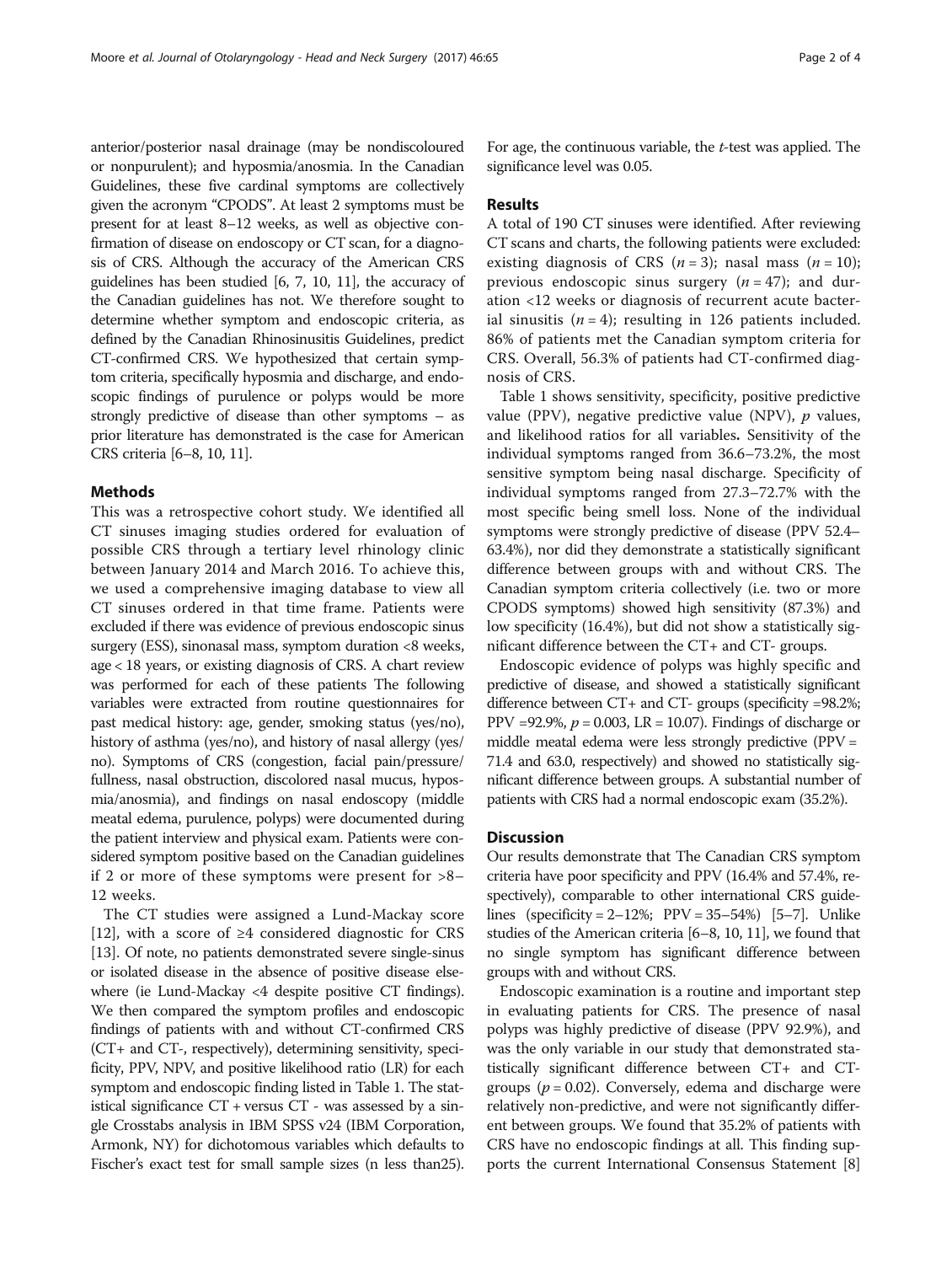| Page 3 of 4 |  |  |  |
|-------------|--|--|--|
|-------------|--|--|--|

|                                     | Non-CRS (CT-) $n = 55$ | CRS (CT+) $n = 71$ | $D^*$ | Sensitivity | Specificity | PPV  | <b>NPV</b> | $+LR$ |
|-------------------------------------|------------------------|--------------------|-------|-------------|-------------|------|------------|-------|
| Age in years [mean (+/-SD)]         | 45 (14.7)              | 48(15.7)           | 0.249 |             |             |      |            |       |
| Sex                                 |                        |                    |       |             |             |      |            |       |
| Male, n (%)                         | 18(33)                 | 37(52)             | 0.047 |             |             |      |            |       |
| Female, n (%)                       | 37(67)                 | 34(48)             |       |             |             |      |            |       |
| Medical History                     |                        |                    |       |             |             |      |            |       |
| History of asthma, n (%)            | 11(20)                 | 7(10)              | 0.099 | 9.9         | 80          | 38.9 | 40.7       | 0.495 |
| History of smoking, n (%)           | 4(7)                   | 8(11)              | 0.250 | 11.3        | 92.7        | 66.7 | 44.7       | 1.54  |
| History of allergies, n (%)         | 5(9)                   | 8(11)              | 0.463 | 11.3        | 94.5        | 61.5 | 44.2       | 2.05  |
| CPODS criteria                      |                        |                    |       |             |             |      |            |       |
| Congestion, n (%)                   | 24 (44)                | 37(52)             | 0.373 | 52.1        | 56.4        | 60.7 | 47.7       | 1.19  |
| Pain/pressure/fullness, n (%)       | 40 (73)                | 44(62)             | 0.254 | 62.0        | 27.3        | 52.4 | 35.7       | 0.85  |
| Obstruction, n (%)                  | 30(55)                 | 45(63)             | 0.362 | 63.4        | 45.5        | 60.0 | 49.0       | 1.16  |
| Discharge, n (%)                    | 31 (56)                | 52(73)             | 0.059 | 73.2        | 43.6        | 62.7 | 55.8       | 1.30  |
| Smell loss, n (%)                   | 15(27)                 | 26(37)             | 0.338 | 36.6        | 72.7        | 63.4 | 47.1       | 1.34  |
| $CPODS + (at least 2/5)$ , n $(\%)$ | 46 (84)                | 62(87)             | 0.795 | 87.3        | 16.4        | 57.4 | 50.0       | 1.04  |
| Endoscopic findings                 |                        |                    |       |             |             |      |            |       |
| Purulence, n (%)                    | 4(7)                   | 10(14)             | 0.226 | 14.1        | 92.7        | 71.4 | 45.5       | 1.94  |
| Polyps, n (%)                       | 1(2)                   | 13(18)             | 0.003 | 18.3        | 98.2        | 92.9 | 48.2       | 10.07 |
| Middle meatal edema, n (%)          | 20(36)                 | 34 (48)            | 0.209 | 47.9        | 63.6        | 63.0 | 48.6       | 1.32  |

<span id="page-2-0"></span>Table 1 Patient characteristics, symptoms, and endoscopic findings

\*2-sided Fischer's exact test. Significant values in bold

that patients meeting symptom criteria with a normal endoscopy should have a CT scan. It also demonstrates that a normal endoscopy does not rule out disease – with approximately one third of CRS patients requiring CT scan for diagnosis. The utility of CT scans in diagnosing CRS remains challenging. While it holds a well-recognized role in patients with high clinical suspicion and negative endoscopy [[8\]](#page-3-0), it is crucial that it not be adopted as a screening tool for every patient presenting with sinonasal symptoms; but be used judiciously in cases where there is sufficient suspicion of CRS and the absence of other sinonasal conditions that entirely explain the patient's clinical presentation. Given the markedly heterogeneous nature of CRS, the physician must consider symptomatology and physical exam findings- as well as imaging studies when required -to arrive at a diagnosis.

The primary limitation of our study is potential selection bias due to our focus on patients for whom we had a high index of suspicion for CRS. However, because we evaluated the guidelines in patients for whom clinical suspicion was high enough to proceed with imaging, this cohort is representative of patients presenting with possible CRS, and therefore is applicable to any otolaryngology practice in which patients are routinely undergoing assessment for possible inflammatory sinus disease. In addition, there may be reporting bias present for variables such as smoking status, allergies, and asthma. These dichotomous (yes/no) variables were extracted by patient-filled questionnaire, and were not formally assessed with pulmonary function tests, skin prick testing, or other objective measures. We therefore did not perform in-depth analyses of these variables as they pertain to CRS. The designation of Lund-Mckay  $\geq 4$  as diagnostic for CRS also presents some limitations. Firstly, although this cutoff is widely accepted in rhinologic literature, it does not account for patients with marked singlesinus or unilateral disease. Second, we have no way of documenting symptomatology at the time of CT scan. The extent of disease could be over- or under-reported, depending on the patient's condition at the time of scan (ie acute viral illness, or dramatic response to medical therapy). Similarly, their condition may have improved by the time of their CT scan if treatment was initiated at their first visit. However, we feel that the cohort of patients converting from a positive to a negative scan (ie Lund-Mackay <4) after therapy initiation (such as systemic steroids or more commonly, intranasal corticosteroids) would be exceedingly small. This could be addressed in future prospective studies by withholding treatment until baseline imaging is obtained.

CRS continues to present a diagnostic challenge. Although certain symptoms (such as hyposmia and purulent rhinorrhea) have been ascribed high predictive values in the literature [\[7, 10\]](#page-3-0), this was not reproduced in our study. The 2016 International Consensus Statement on Allergy and Rhinology: Rhinosinusitis [\[8](#page-3-0)] recommends against the diagnosis of CRS based on symptoms alone due to the poor